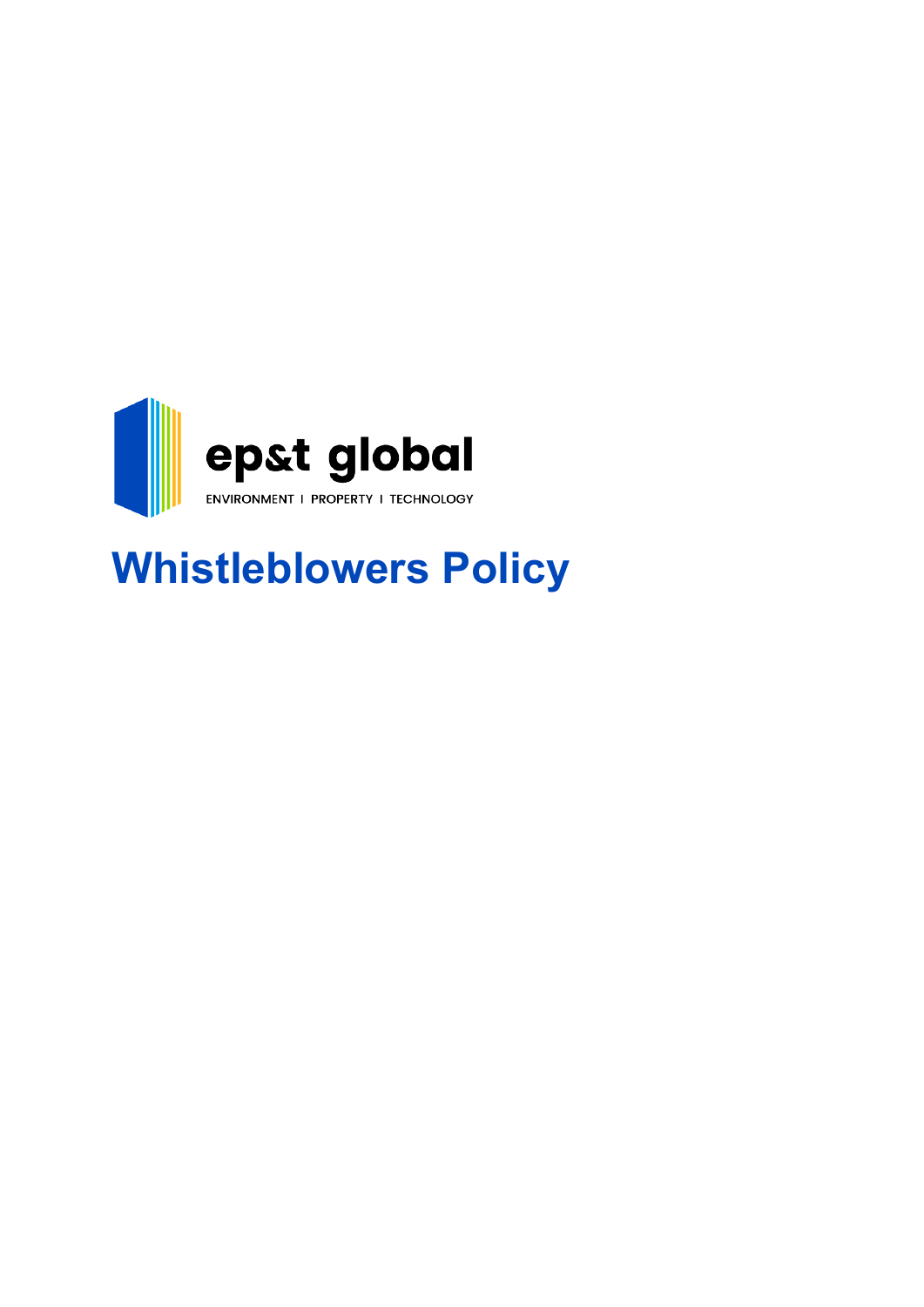# **Contents**

| 1.                              | <b>Introduction and Purpose</b>                          | $\boldsymbol{2}$                           |
|---------------------------------|----------------------------------------------------------|--------------------------------------------|
| 1.1                             | Background                                               |                                            |
| 1.2                             | Purpose                                                  | $\begin{array}{c} 2 \\ 2 \\ 2 \end{array}$ |
| 1.3                             | <b>Definitions</b>                                       |                                            |
| 2.                              | <b>Scope</b>                                             | $\mathbf{2}$                               |
| 3.                              | <b>Reporting conduct</b>                                 | $\mathbf{2}$                               |
| 3.1                             | <b>Reportable Conduct</b>                                |                                            |
| 3.2                             | False reporting                                          |                                            |
| 3.3                             | How to report conduct                                    | $\begin{array}{c}\n23 \\ 33\n\end{array}$  |
| 3.4                             | <b>Whistleblowers Protection Officers</b>                |                                            |
| 3.5                             | Confidentiality of reported conduct                      | 3                                          |
| 4.                              | <b>Handling of reports</b>                               | 3                                          |
| 4.1                             | Timely review of reported conduct                        | $\mathfrak{S}$                             |
| 4.2                             | Role of Whistleblower Protection Officer                 | 3                                          |
| 4.3                             | Rights of person who is alleged to have acted improperly | $\overline{\mathbf{4}}$                    |
| 4.4                             | Whistleblower will be kept appropriately informed        | $\overline{4}$                             |
| 4.5                             | Confidentiality                                          | $\overline{4}$                             |
| 5.                              | <b>Protection of Whistleblowers</b>                      | $\overline{\mathbf{4}}$                    |
| 5.1                             | General protections                                      | $\overline{4}$                             |
| 5.2                             | Protection under the Corporations Legislation            | 5                                          |
| 6.                              | <b>Other matters</b>                                     | $6\phantom{1}6$                            |
| 6.1                             | Amendment of policy                                      | $6\phantom{1}6$                            |
| 6.2                             | <b>Terms and Conditions</b>                              | $\boldsymbol{6}$                           |
| 6.3                             | Adoption of Policy and Board review                      | $6\phantom{1}6$                            |
| <b>Schedule 1 - Definitions</b> |                                                          | $\overline{7}$                             |

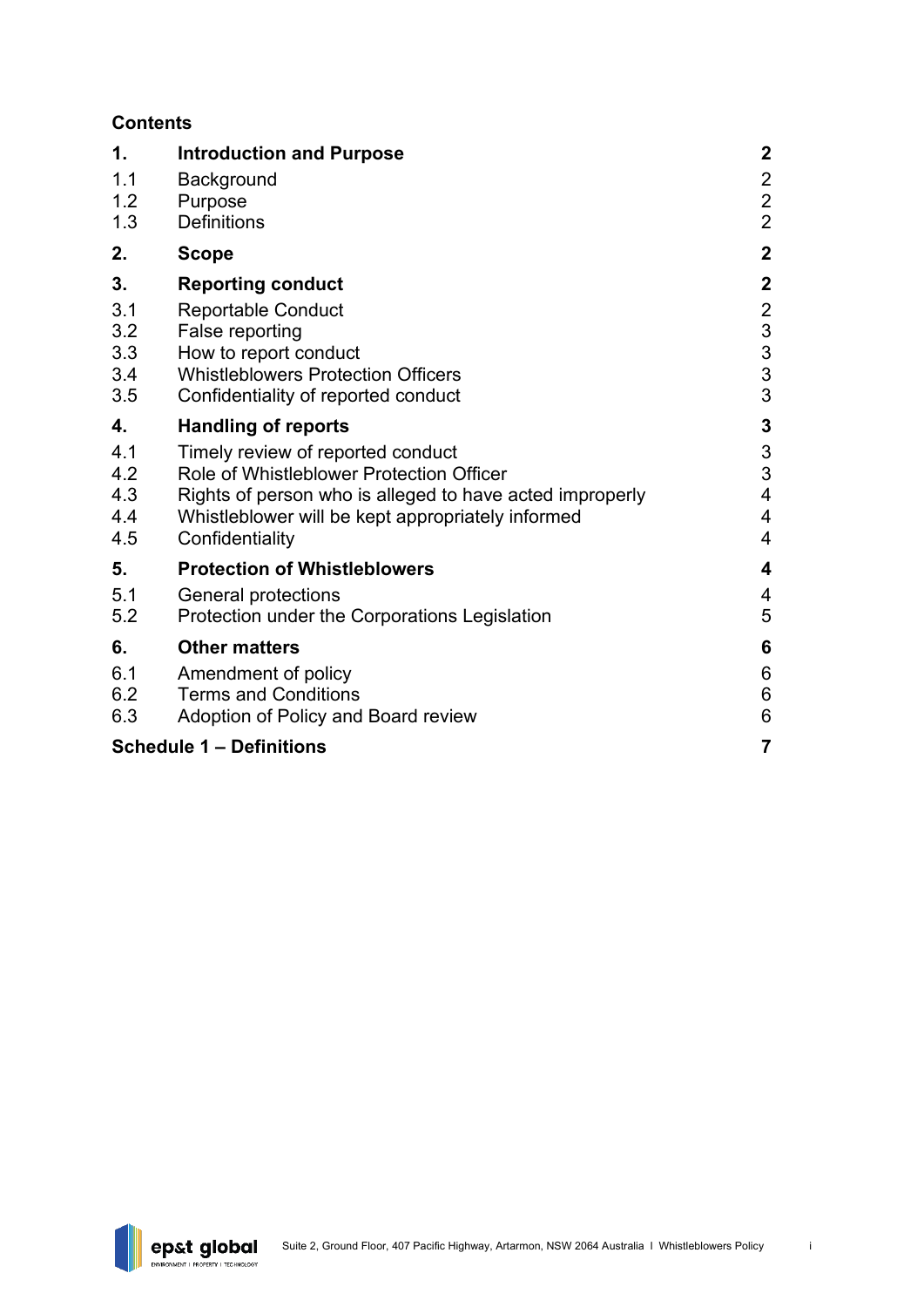# **Whistleblowers Policy**

# **EP&T Global Limited ACN 645 144 314 (EP&T)**

## **Operative provisions**

## <span id="page-2-0"></span>**1. Introduction and Purpose**

#### <span id="page-2-1"></span>**1.1 Background**

EP&T is committed to promoting and supporting a culture of corporate compliance and ethical behaviour.

#### <span id="page-2-2"></span>**1.2 Purpose**

The purpose of this Whistleblowers Policy (**Policy**) is to:

- (a) encourage Employees to raise any concerns and report instances of Reportable Conduct where there are reasonable grounds to support such action, without fear of intimidation, disadvantage or reprisal;
- (b) outline the mechanisms for the reporting and investigation of reported matters;
- (c) outline the measures in place to protect a whistleblower; and
- (d) outline the additional procedures and protections that apply to whistleblowers under the Corporations Act 2001 (Cth) (**Corporations Act**) in relation to the reporting of possible breaches of the Corporations Legislation. Paragraph [5.2](#page-5-0) of this Policy explains these procedures and protections.

It is expected that Employees will report known, suspected or potential cases of Reportable Conduct. Failure to raise issues could result in disciplinary action.

## <span id="page-2-3"></span>**1.3 Definitions**

Capitalised terms used in this Policy are defined in the [Schedule 1.](#page-7-0)

## <span id="page-2-4"></span>**2. Scope**

This Policy applies to all Employees who wish to report Reportable Conduct regarding EP&T's activities.

This Policy does not deal with staff grievances which do not constitute Reportable Conduct (it is noted that separate procedures exist to deal with staff grievances).

## <span id="page-2-5"></span>**3. Reporting conduct**

## <span id="page-2-6"></span>**3.1 Reportable Conduct**

Reportable Conduct must be based on information that is directly known to the Employee. The Employee must have reasonable grounds to suspect the alleged conduct has occurred.

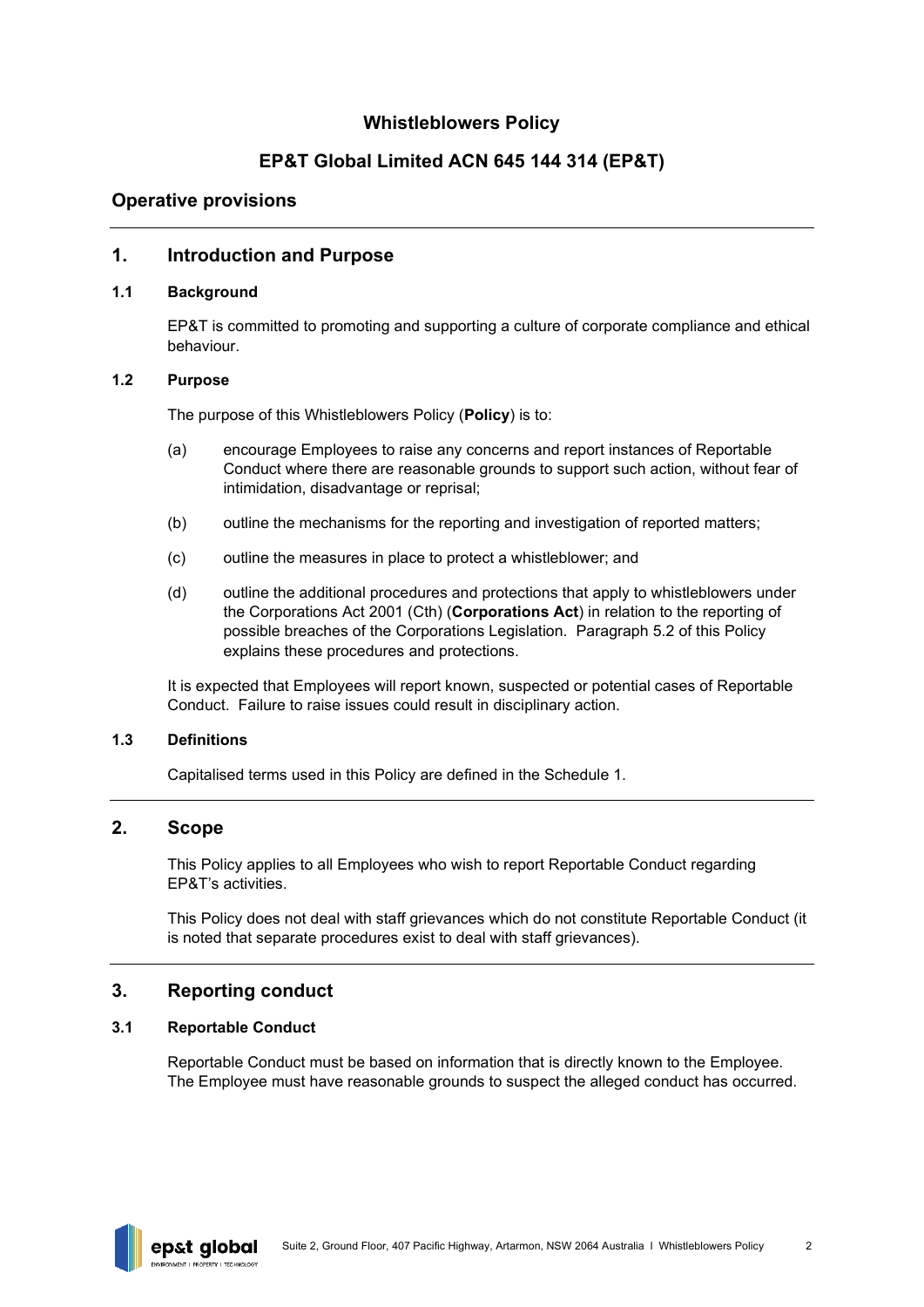## <span id="page-3-0"></span>**3.2 False reporting**

No Employee will be victimised or adversely affected because of taking action in reporting their concerns (provided of course that the Employee has reasonable grounds to suspect wrongdoing).

### <span id="page-3-1"></span>**3.3 How to report conduct**

Employees can report Reportable Conduct to:

- (a) their immediate local senior HR representative; or
- (b) one of the Whistleblower Protection Officers identified in paragraph [0](#page-3-7) of this Policy.

EP&T does not currently have an external independent whistleblower hotline however it will continue to assess whether such a hotline is appropriate and may introduce one in the future.

## <span id="page-3-7"></span><span id="page-3-2"></span>**3.4 Whistleblowers Protection Officers**

In addition to the local senior HR representative, the current Whistleblower Protection Officers nominated by EP&T are the Company Secretaries, who are currently Emerson Operations Pty Ltd.

## <span id="page-3-3"></span>**3.5 Confidentiality of reported conduct**

Reports will be kept confidential to the extent possible, subject to legal and regulatory requirements. Reports can be made anonymously if required by sending written reports directly to a Whistleblower Protection Officer. If an Employee chooses to disclose Reportable Conduct anonymously, this may hinder the ability of EP&T to fully investigate the matter. Further, it may in certain circumstances prevent the whistleblower from accessing additional protection at law (refer paragraph [5.2](#page-5-0) of this Policy). Disclosures that involve a threat to life or property, illegal activities or legal action against EP&T may require actions that do not allow for complete anonymity. Any breach of confidentiality in relation to the disclosure or Whistleblower's identity will be taken seriously, and may be the subject of a separate investigation and/or disciplinary action.

## <span id="page-3-4"></span>**4. Handling of reports**

## <span id="page-3-5"></span>**4.1 Timely review of reported conduct**

All reports of Reportable Conduct will be investigated by a Whistleblower Protection Officer on a timely basis. Appropriate corrective action will be taken as warranted by the investigation. The investigation will be thorough, objective, fair and independent of the Employee, anyone who is the subject of the Reportable Conduct, and any business unit concerned.

## <span id="page-3-6"></span>**4.2 Role of Whistleblower Protection Officer**

The Whistleblower Protection Officer is responsible for:

- (a) coordinating the investigation into any report received from a Whistleblower;
- (b) documenting and handling all matters in relation to the report and investigation; and
- (c) finalising all investigations.

The Whistleblower Protection Officer will, at all times, have direct and unrestricted access to reasonable financial, legal and operational assistance when this is required for any investigation.

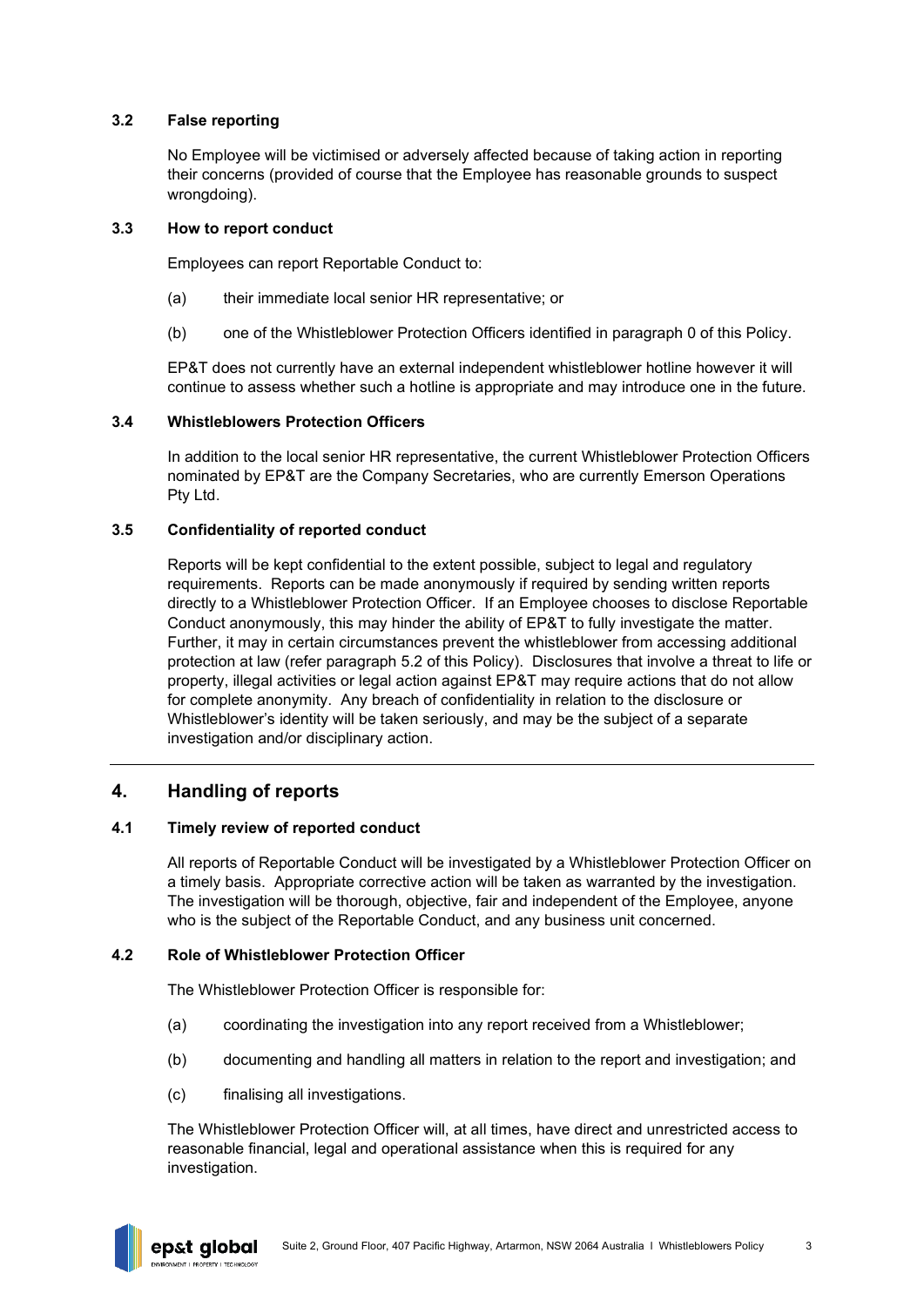### <span id="page-4-0"></span>**4.3 Rights of person who is alleged to have acted improperly**

A person who is the subject of an investigation is entitled to be:

- (a) informed as to the substance of any adverse comment that may be included in a report or other document arising out of any such investigation; and
- (b) given a reasonable opportunity to put their case to the Whistleblower Protection Officer who is investigating the report.

#### <span id="page-4-1"></span>**4.4 Whistleblower will be kept appropriately informed**

The Whistleblower will be kept appropriately informed of the progress of action taken in respect of their report, unless they have remained anonymous. At the conclusion of the investigation, they will be informed of the outcome.

#### <span id="page-4-2"></span>**4.5 Confidentiality**

- (a) EP&T and any persons receiving reports will not disclose particulars of reported matters that would suggest the identity of the Whistleblower without obtaining the Whistleblower's prior consent, subject to any requirements of applicable law. Any such disclosure to which the Whistleblower consents will be made on a strictly confidential basis.
- (b) All files and records created from an investigation will be retained under strict security. The unauthorised release of information without a Whistleblower's consent to any person not involved in the investigation (other than the Audit, Risk Management and Compliance Committee) is a breach of this Policy, subject to any requirements of applicable law.
- (c) The Audit, Risk Management and Compliance Committee will receive copies of all investigation reports from Whistleblower Protection Officers. Anonymity and confidentiality requirements will be observed by the Audit, Risk Management and Compliance Committee.

## <span id="page-4-3"></span>**5. Protection of Whistleblowers**

#### <span id="page-4-4"></span>**5.1 General protections**

Whistleblowers that report a concern in good faith under this Policy must not be personally disadvantaged by:

- (a) dismissal;
- (b) demotion;
- (c) any form of harassment;
- (d) discrimination; or
- (e) current or future bias.

The Whistleblower is not, however, protected from civil or criminal liability for any of his or her conduct which may be revealed by the report. However, if a Whistleblower reports such conduct and actively cooperates in an investigation in which they may be implicated, there may be some cases where the fact they have made a report will be taken into account as a mitigating factor when determining actions which may be taken against them.

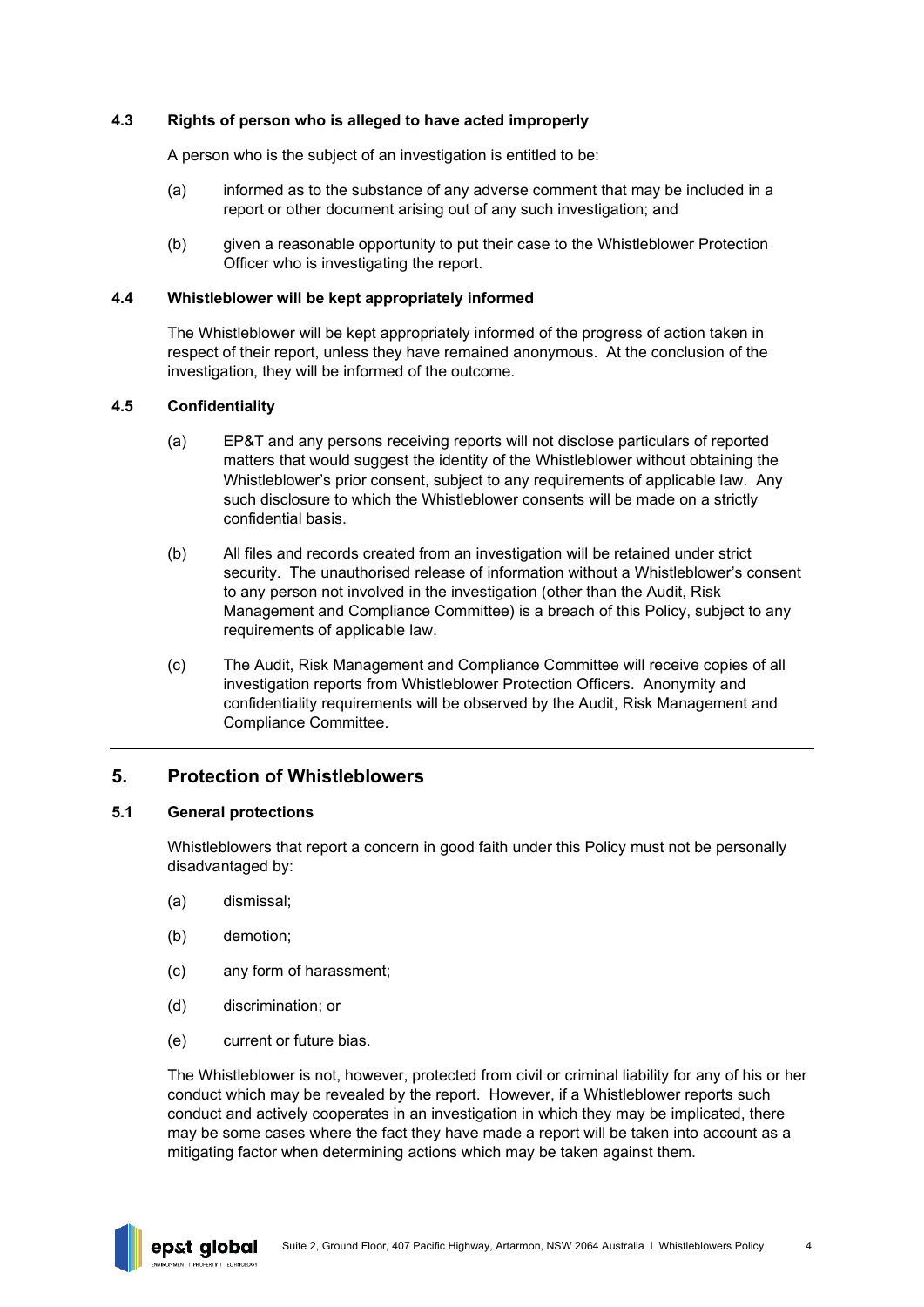## <span id="page-5-0"></span>**5.2 Protection under the Corporations Legislation**

The Corporations Act provides additional protections in relation to the reporting of a possible contravention of the Corporations Legislation. A disclosure of information by a person qualifies for protection under the Corporations Act if:

- (a) the whistleblower is an officer or employee of EP&T, a contractor (who has a contract for the supply of services or goods to EP&T) or an employee of such a contractor;
- (b) the report is made to:
	- (i) ASIC;
	- (ii) EP&T's auditor, or a member of the audit team;
	- (iii) a director, secretary or senior manager of EP&T (for example, the immediate local senior HR representative of the whistleblower); or
	- (iv) a person authorised by EP&T to receive disclosures of that kind (that is, a Whistleblower Protection Officer);
- (c) the whistleblower provides their name before making the report. Anonymous reports are not protected under the Corporations Legislation;
- (d) the whistleblower has reasonable grounds to suspect that the information indicates that there has been a contravention of the Corporations Legislation by EP&T or any of its officers or employees;
- (e) the disclosure is made in good faith.

If these conditions are met, the Corporations Act provides the following protections to the whistleblower:

- (a) The whistleblower is not subject to any civil or criminal liability for making the disclosure. The whistleblower is not, however, protected from civil or criminal liability for any of its conduct which may be revealed by the report.
- (b) No contractual or other remedy may be enforced or exercised against a whistleblower on the basis of the disclosure, and a contract to which the whistleblower is a party may not be terminated on the basis that the disclosure constitutes a breach of the contract.
- (c) If EP&T purports to terminate the employment of a whistleblower on the basis of the disclosure, a court may reinstate the whistleblower to the same position or a position at a comparable level.
- (d) The whistleblower is protected from actual or threatened detriment because of the report and may receive compensation for any damage caused by such detriment.
- (e) Subject to limited exceptions, the person to whom the disclosure is made must not disclose the substance of the report, the whistleblower's identity or information likely to lead to identification of the whistleblower.

EP&T and its subsidiaries are committed to full compliance with these protective provisions.

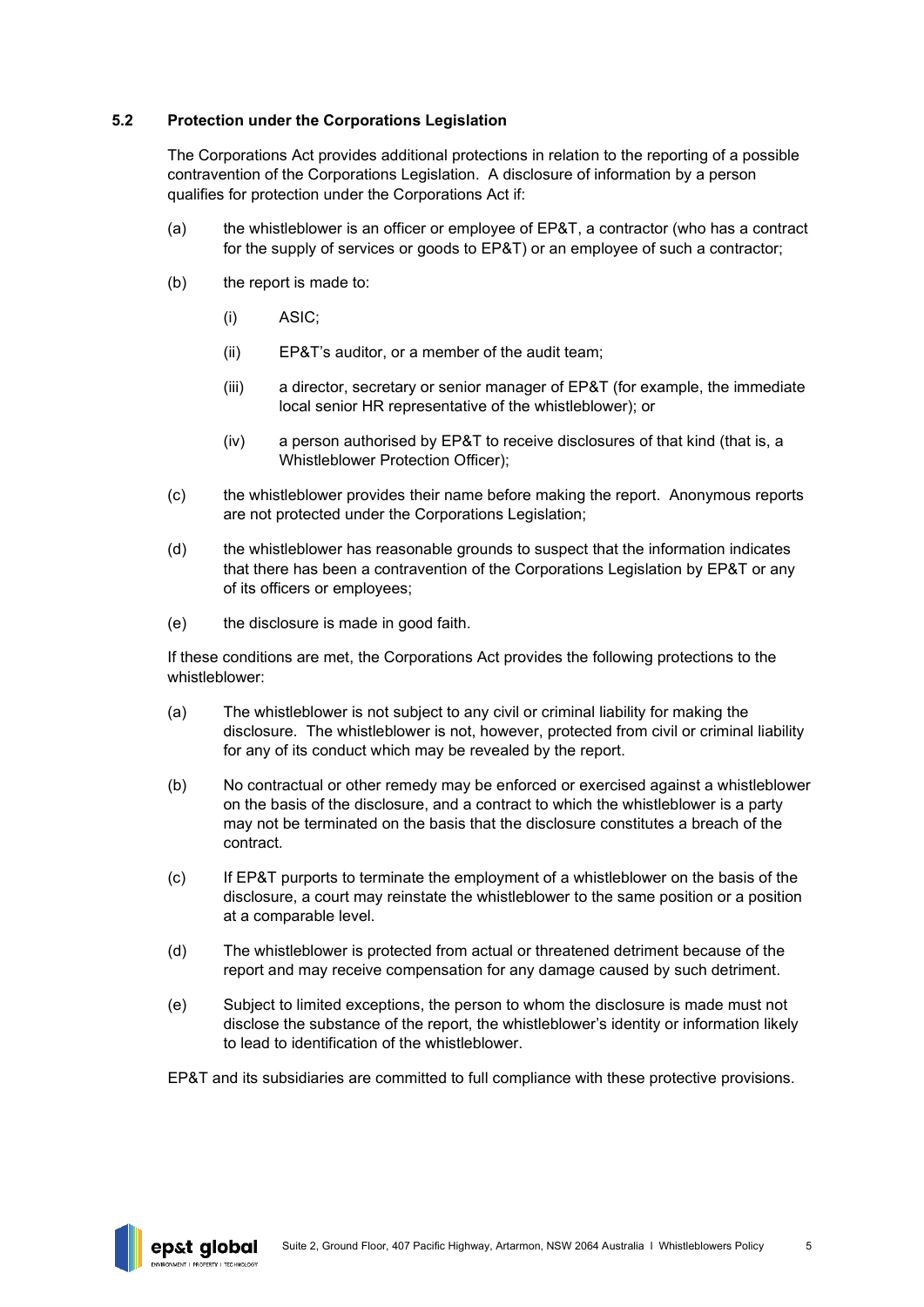# <span id="page-6-0"></span>**6. Other matters**

## <span id="page-6-1"></span>**6.1 Amendment of policy**

This Policy can only be amended with the approval of the Board.

#### <span id="page-6-2"></span>**6.2 Terms and Conditions**

This policy **does not form part of any contract of employment or contract of engagement** and local laws and regulations in relation to the subject matter of this policy may vary from time to time and Employees are encouraged to be aware of relevant laws and regulations and not to solely rely on this policy.

#### <span id="page-6-3"></span>**6.3 Adoption of Policy and Board review**

- (a) This Policy was adopted by the Board on 18 March 2021, and takes effect from that date and replaces any previous policy in this regard.
- (b) The Board will review this Policy periodically. The Company Secretary will communicate any amendments to employees as appropriate.